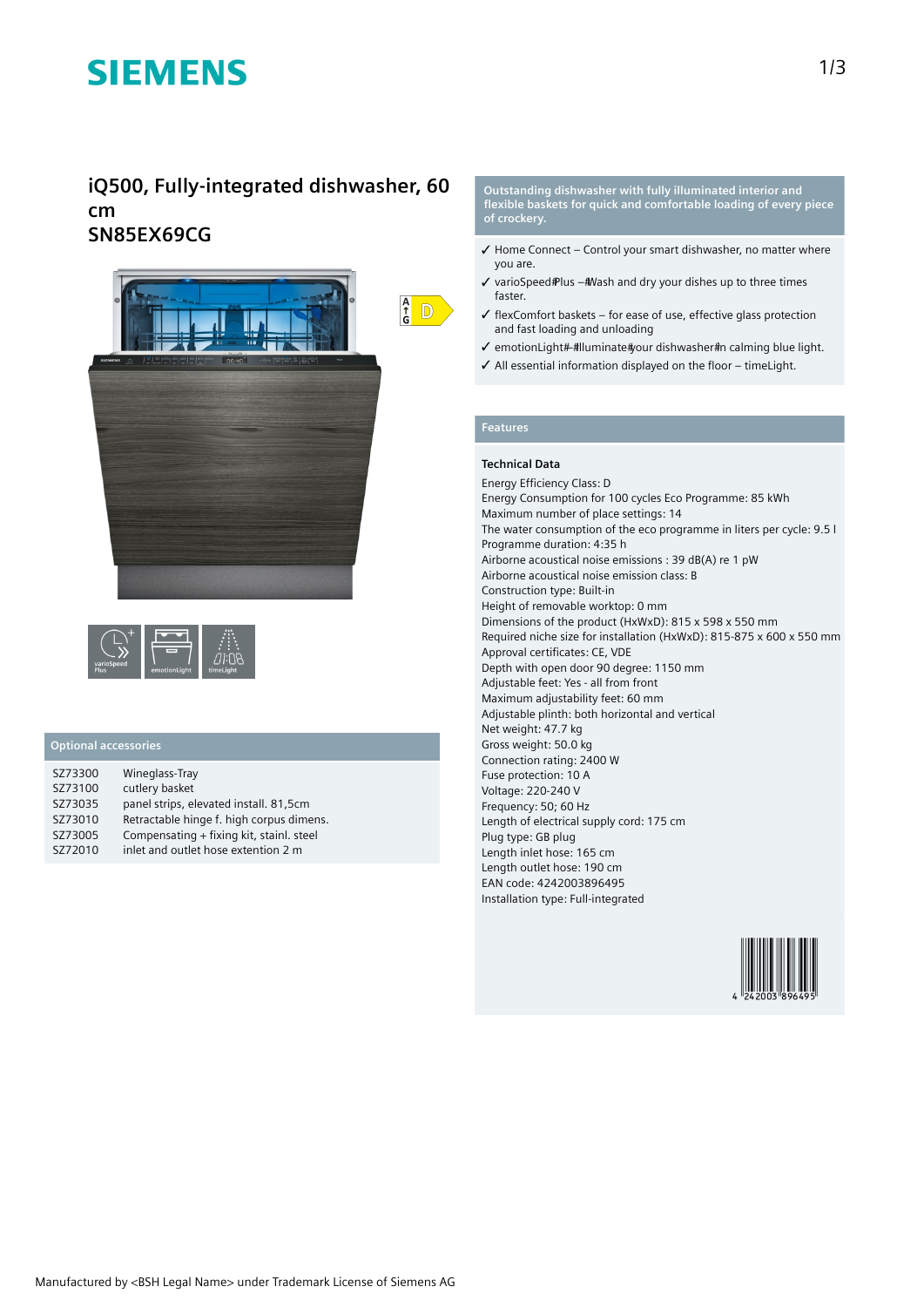# **SIEMENS**

## **iQ500, Fully-integrated dishwasher, 60 cm SN85EX69CG**

### **Features**

#### **New for 2021**

#### **Performance**

●

- Energy Efficiency Class<sup>1</sup>: D
- Energy<sup>2</sup> / Water<sup>3</sup>:##85 kWh / 9.5 litres
- Capacity: 14 place settings
- Programme duration<sup>4</sup>: ##: 35 (h:min)
- Noise level:##89 dB(A) re 1 pW
- Noise Efficiency Class: #B
- Noise level (silence programme): 37 dB(A) re 1 pW

#### **Programmes/functions**

- 8 programmes: Eco 50 °C, Auto 45-65 °C, Intensive 70 °C, 1 hour 65 °C, Speed 45 °C, Glass 40 °C, Silence 50 °C, Favourite
- Default favourite programme: Pre-Rinse
- 4 special options: Remote Start, intensiveZone, Half Load, Speed on Demand - varioSpeed Plus
- Machine care programme
- Silence on Demand (via app)

#### **Flexible design elements**

- flexComfort basket system with blue coloured touchpoints
- varioDrawer loading of cutlery on 3rd level
- 3 stage rackMatic height-adjustable top basket
- easyGlide wheels on upper basket
- Low friction wheels on bottom basket
- Rack Stopper to prevent derailing of bottom basket
- 2 foldable plate racks in top basket
- 8 foldable plate racks in bottom basket
- Upper rack cup shelf
- Lower rack cup shelf
- Glass rack in bottom basket

#### **Innovations and technology**

- Home Connect ready
- autoOpen dry and Heat Exchanger
- dosageAssist detergent dispenser
- iQDrive motor
- Automatic detergent-aware system
- Aqua and loading sensor
- Glass care protection system

#### **Design features**

- Black touch control operation
- Controls on top edge of door
- Interior blue emotionLight
- timeLight Light projection on the floor
- DoorOpen Assist for handleless kitchens
- ●
- Time delay (3, 6 or 24 hours)
- acoustic end of cycle indicator, internal remaining programme time indicator (minutes), water inlet indicator
- Childlock feature double push door open
- aquaStop®: Siemens home appliances' warranty in case of water damage – throughout the lifetime of the appliance.\*
- Self-cleaning filter system with 3 piece corrugated filter
- steam protection plate
- Stainless steel interior
- Dimensions (HxWxD): 81.5 x 59.8 x 55cm
- *\* Please find warranty terms under https://www.siemens-home.bsh-*
- *group.com/uk/customer-service/warranty/additional-warranties*
- *¹ Scale of Energy Efficiency Classes from A to G*
- *² Energy consumption in kWh per 100 cycles (in programme Eco 50 °C)*
- *³ Water consumption in litres per cycle (in programme Eco 50 °C)*
- *⁴ Duration of programme Eco 50 °C*